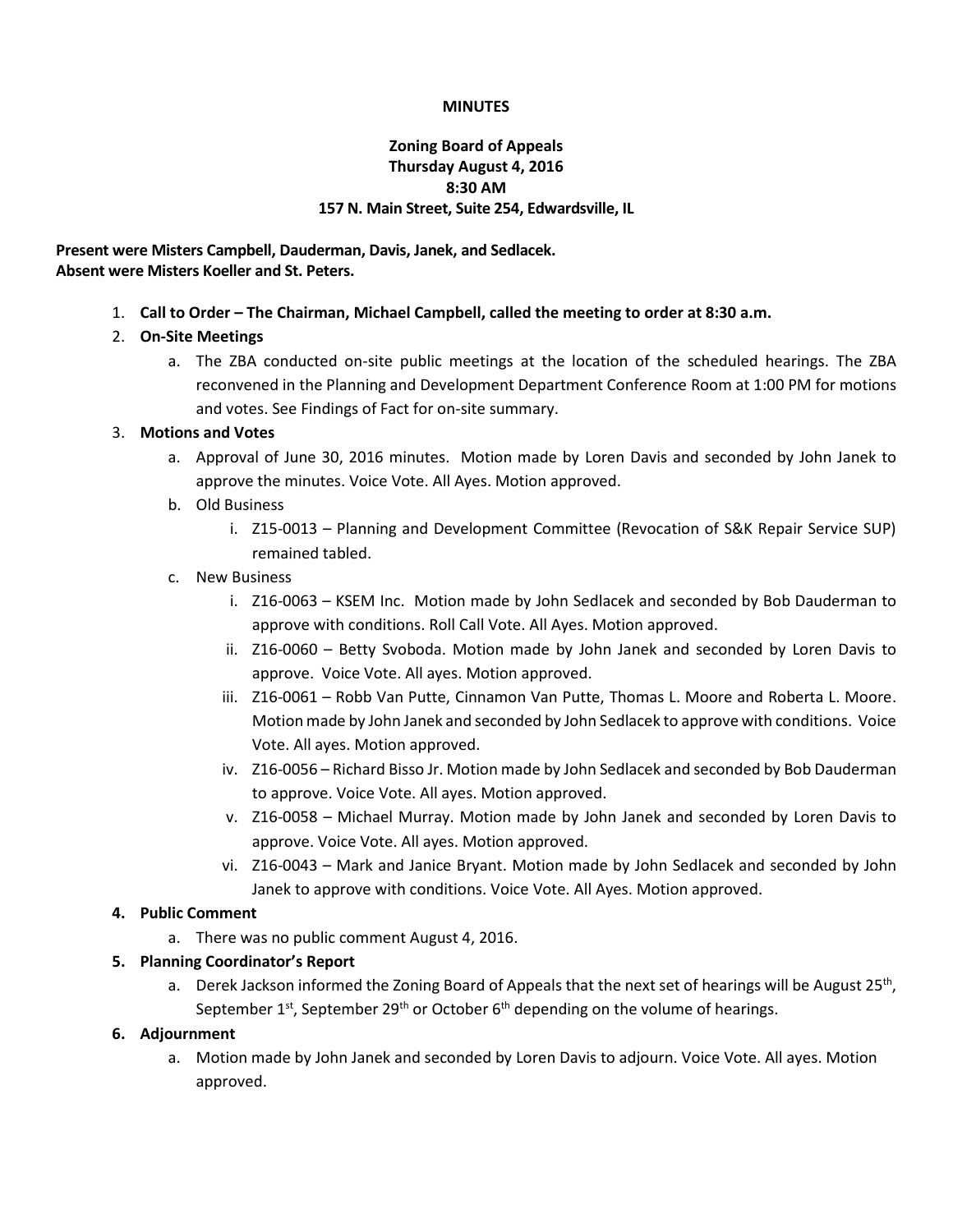**August 4, 2016**

**Finding of Fact and Recommendations**

**Mr. Michael Campbell, Chairman, called the meeting to order at 8:30 AM in the office of the Madison County Planning and Development Department.**

## **Present were Misters Campbell, Dauderman, Davis, Janek, and Sedlacek. Absent were Misters Koeller, and St. Peters.**

The Board of Appeals, established by the Chairman and the Board of Supervisors and provided for under the terms of the Madison County Zoning Ordinance, 1963 and all subsequent amendments/revisions thereto does hereby submit the Reports and Recommendations on the following:

**File #Z16-0063 – KSEM Inc. (Fort Russell Township) File #Z16-0060 – Betty Svoboda (Fort Russell Township) File #Z16-0061 – Robb Van Putte (Omphghent Township) File #Z16-0056 – Richard Bisso Jr. (Marine Township) File #Z16-0058 – Michael Murray (Jarvis Township) File #Z16-0043 – Mark & Janice Bryant (Collinsville Township)**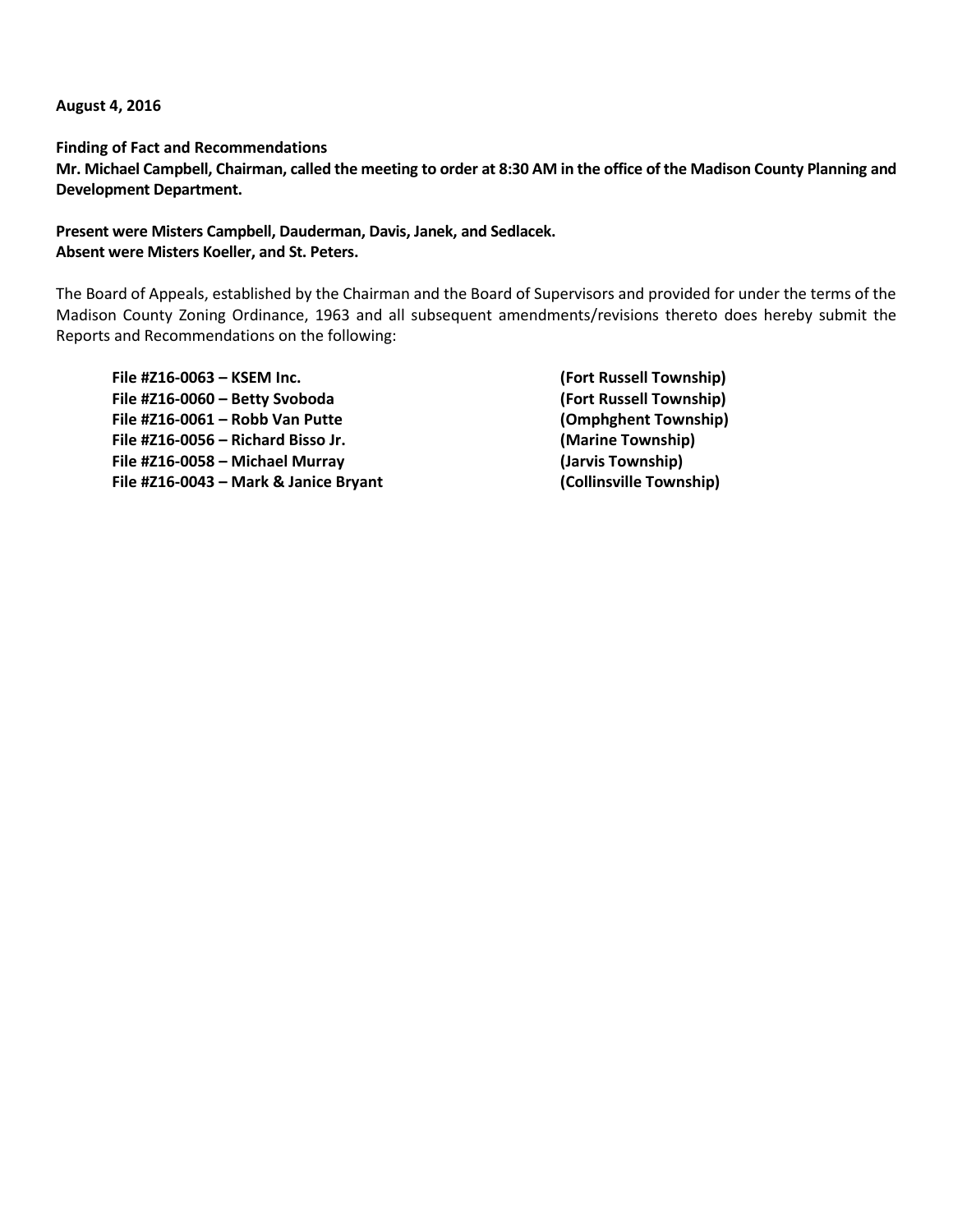#### **Finding of Fact and Recommendations**

**Z16-0063 -** Petition of KSEM, Inc, applicant on behalf of Kerry & Jessica Ketcham, owners of record, requesting a special use permit as per Article 93.023, Section D, Item 1 & Item 3 of the Madison County Zoning Ordinance in order to operate an agricultural implement and machinery service & repair and welding establishment. Also, a Variance as per Article 93.080, Section E in order to erect a fence that will be 8 feet tall instead of the allowable 6 feet. This is located in an Agricultural District in Fort Russell Township at **5360 Springfield Drive, Edwardsville**, Illinois PPN# 15-1-09-27-00-000-008 **(24)**

A **motion** was made by Mr. Sedlacek and seconded by Mr. Dauderman that the petition of KSEM, Inc. be as follows: I. That the special use permit is granted for operators KSEM, Inc. & Joan Ketcham, President, and property owners Kerry & Jessica Ketcham, for an agriculture implements, repair, and welding operation. Any change of ownership or operator will require a new special use permit; II. The use shall be limited to agriculture implements and cannot be used for semi-trailers or passenger vehicles. The site shall not be used as a salvage or junk yard; III. There shall be no off-site parking and no onsite signage; IV. Fencing shall be required as per the site plan and shall be kept in good repair; V. The agriculture implement, repair and welding operation's hours of operation open to the public shall be 8:00 AM to 4:30 PM, Monday through Friday; VI. All outdoor storage shall be kept in a neat and orderly condition, and shall not create a health hazard or an eye sore to the general area; VII. All drainage shall be directed away from neighboring properties; VIII. The owner and operator shall keep the property in compliance with all Madison County Ordinances; IX. The owner and operator shall apply for an amendment to this Special Use Permit for any future alterations, modifications, or expansions of the use and plan; X. The owner or operator's failure to adhere to the conditions of the Special Use Permit will cause revocation of the same, and require immediate removal of the agriculture implement, repair and welding operation.

**The Finding of Fact of the Board of Appeals**: I. The notice of public hearing was posted on the property in accordance with the terms of the ordinance; II. The legal notice appeared in the newspaper and meets the requirements of the ordinance for publication; III. The adjoining property owners were notified by mail of the time and date of the public hearing; IV. Joan Ketcham and Kim Ketcham spoke on behalf of the applicants. Joan Ketcham, President of KSEM Inc., stated that KSEM Inc. has outgrown its current operation at 6471 Miller Drive and that they are seeking to expand the operation to the subject property. Mrs. Ketcham stated that they are seeking to locate a new structure for storage and welding of sheep equipment, which is 90% of their business. Mrs. Ketcham stated that the operation involves bringing in steel and shipping the product to customers. Mrs. Ketcham stated that there would be minimal customer visits and that they are not a retail operation. Mrs. Ketcham stated that the new facility would provide needed space for loading and unloading of equipment onto delivery trucks without blocking traffic, which has been an issue on the 6471 Miller Drive property. Mrs. Ketcham stated that hours of operation are 7:00 AM to 4:30 PM. Mrs. Ketcham stated that occasionally office personnel may be on site until 6:00 PM; V. Natasha Stellhorn, adjoining property owner to the east located at 6201 Sworm Lane, spoke in opposition to the request. Ms. Stellhorn stated that the applicant's narrative statement includes fabrication. Ms. Stellhorn stated that manufacturing is a prohibited use within the "A" Agriculture Districts. Ms. Stellhorn stated that the storage and warehousing for fabrication is not listed as an allowable special use permit. Ms. Stellhorn stated that the application is incomplete due to not including natural and topographical features of the project area and its surroundings. Ms. Stellhorn stated that the fence request is for eight (8) feet in height but that the site plan indicates a fence that is nine (9) feet tall. Ms. Stellhorn stated that the application does not address landscaping, erosion and sediment control features, water supply, sewage, drainage facilities, volume of traffic and anticipated types of commercial and industrial development. Ms. Stellhorn stated that the narrative statement does not include nature and extent of clearing and grading or a development schedule and sequence of completion or impact requirements. Ms. Stellhorn stated that she has concerns if there are issues, which party would have responsibility or liability because the property is owned by Kerry and Jessica Ketcham. Ms. Stellhorn inquired if there is a lease agreement in place. Ms. Stellhorn stated that she is concerned with land, water, and noise pollution. Ms. Stellhorn stated that there was an EPA violation at the existing location at 6471 Miller Drive. Ms. Stellhorn stated that there was a search warrant with concerns of paint fumes, paint and paint thinner disposal, and industrial sewage runoff. Ms. Stellhorn stated she has concerns with contamination in the local creek which would negatively impact her property. Ms. Stellhorn stated that she has concerns with the noise and traffic because the proposed operation involves semi-trucks coming to the property; VI. Patty Tracy, adjoining property owner to the east located at 6260 Sworm Lane, spoke in opposition to the request. Ms. Tracy stated that she has concerns due to issues with the current location at 6471 Miller Drive and another location on Saint James Drive where there were issues with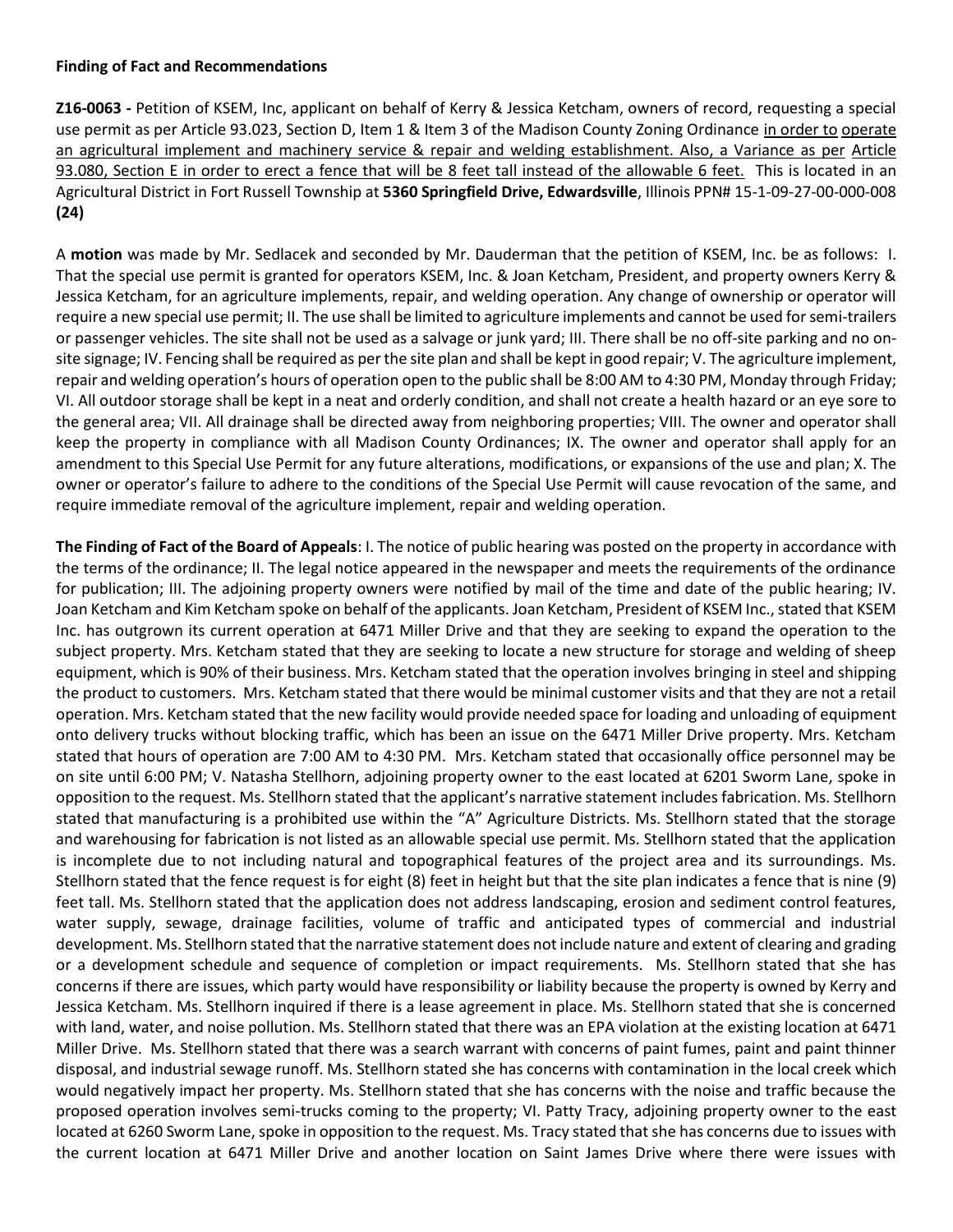neighboring property owners. Ms. Tracy stated that she has lived on her property for 25 years and that she enjoys the wildlife and hopes that they will be able to sell their home in the future without any devaluation; VII. During their closing comments, Joan Ketcham stated that the EPA issues brought up were proven to be a fraudulent call and that the matter was addressed by the Governor's Office. Mrs. Ketcham stated that a disgruntled neighbor called in the complaint. Mrs. Ketcham stated that all paint utilized for the operation is within the EPA guidelines and that when the paint is dry it is landfill ready. Mrs. Ketcham stated that there were no problems or violations cited by the EPA. Mrs. Ketcham stated that all of the equipment is cleaned with Dawn equipment soap. Mrs. Ketcham stated that the only issue they had was 16 years ago related to a lapse in record keeping. Mrs. Ketcham stated that all drainage goes towards Springfield Drive and into their lake, where they regularly fish and consume fish caught. Mrs. Ketcham stated that there are no sewers available and that they would utilize a private septic system. Kim Ketcham stated that there will be some dirt moved around the site to level the building site. Mr. Ketcham stated that 99% of the water will be routed to Springfield Drive and eventually into their private lake. Mr. Ketcham stated that they intend on constructing a fence in order to block out noise and visual impacts along the north property line. Mr. Ketcham stated that there was a discrepancy with the fence height as he originally intended for a nine (9) foot fence but the advertisement was for an eight (8) foot fence. Mr. Ketcham stated that the fence would be eight (8) feet tall. Mr. Ketcham stated that parking would be in the front yard area for employees and that semi-trucks would have a dedicated loading area on the south end of the building. Mr. Ketcham stated that the biggest contributor to noise is the active train tracks to the north of the subject property. Mr. Ketcham stated that his operation does generate some noise but that all work will be performed within the building. Mr. Ketcham stated that there will be no doors on the north side of the building; VIII. A letter of opposition was submitted by Joe Holecek and Patty Tracy, adjacent property owners to the east located at 6260 Sworm Lane; IX. A letter of opposition and packet of supplemental information was submitted by Natasha Stellhorn and Stephen Heflin, adjoining property owners to the east located at 6201 Sworm Lane; X. An email stating concerns regarding noise, storage and disposal of materials, and traffic was submitted by Muriel Snow, adjoining property owner to the east located at 5414 Springfield Drive; XI. The Board of Appeals notes for the record that the proposed special use permit and variance request would be compatible with the surrounding area; XII. The Board of Appeals feels that to allow this request would not cause a detrimental effect on adjoining properties; XIII. The Board of Appeals notes for the record that the immediate neighbor to the north and Fort Russell Township did not have opposition to the request; XIV. The Board of Appeals notes that the applicants fabricate agricultural products but not to the extent that the operation should be located in an urban industrial area; XV. The Board of Appeals notes that the Comprehensive Plan, Madison County Zoning Ordinance, and the zoning file were taken into consideration.

Roll Call Vote.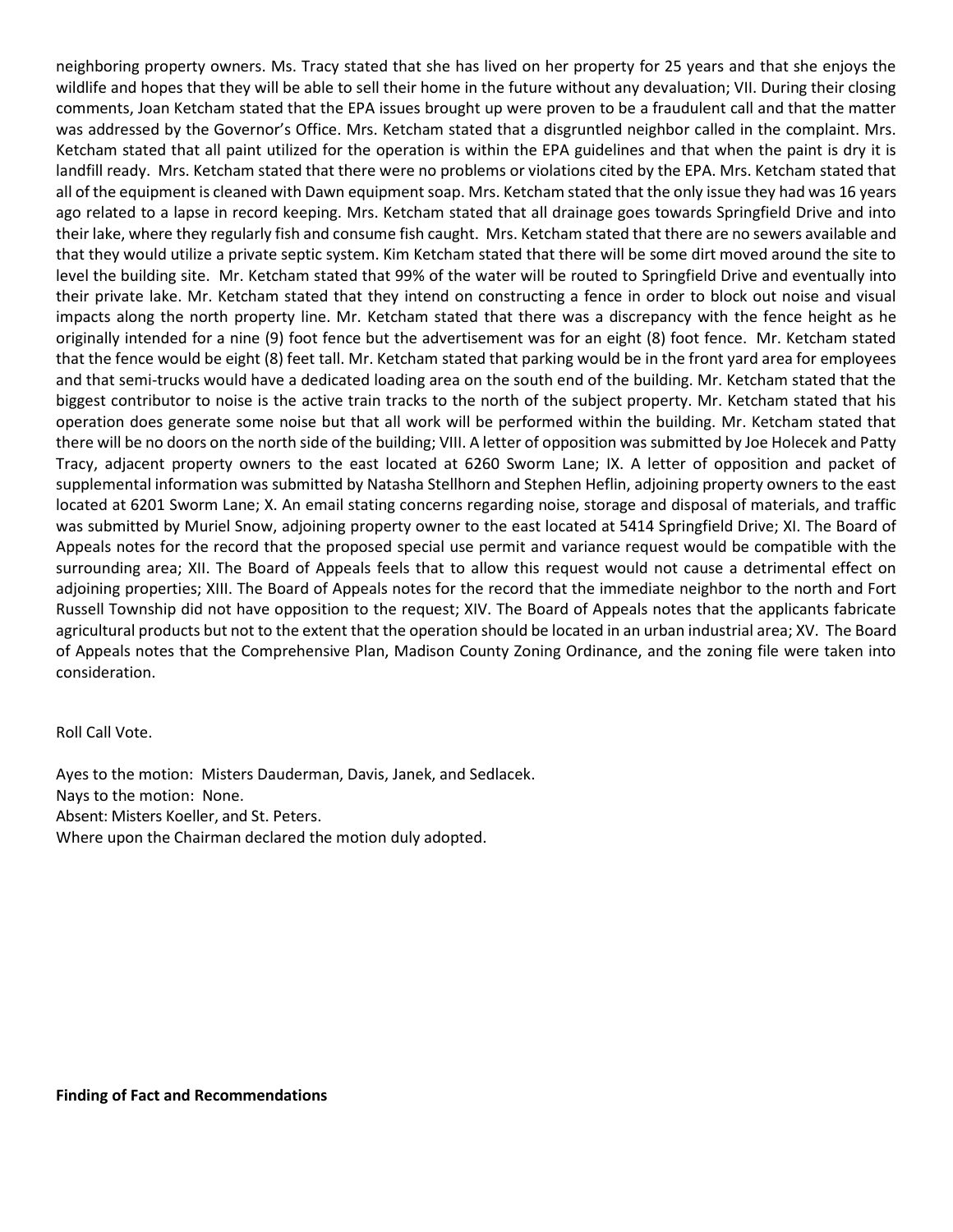**Z16-0060 -** Petition of Betty Svoboda, applicant and owner of record, requesting a variance as per Article 93.023, Section B, Item 1, Subsection "a" of the Madison County Zoning Ordinance in order to create a tract of land that has 40.05 feet of property width at the minimum front yard setback line instead of the required 150 feet. This is located in an Agricultural District in Fort Russell Township, at **6228 St. James Drive, Edwardsville**, Illinois PPN# 15-1-09-13-00-000004 **(05)**

A **motion** was made by Mr. Janek and seconded by Mr. Davis that the petition of Betty Svoboda be as follows: "Granted."

**The Finding of Fact of the Board of Appeals**: I. The notice of public hearing was posted on the property in accordance with the terms of the ordinance; II. The legal notice appeared in the newspaper and meets the requirements of the ordinance for publication; III. The adjoining property owners were notified by mail of the time and date of the public hearing and none were in attendance; IV. Betty Svoboda, applicant and property owner, stated that she is seeking a variance for reduced property width in order to separate the farmland from the single family dwelling; V. The Board of Appeals notes for the record that the proposed variance request would be compatible with the surrounding area; VI. The Board of Appeals feels that to allow this request would not cause a detrimental effect on adjoining properties; VII. The Board of Appeals notes that the Comprehensive Plan, Madison County Zoning Ordinance, and the zoning file were taken into consideration.

Voice Vote.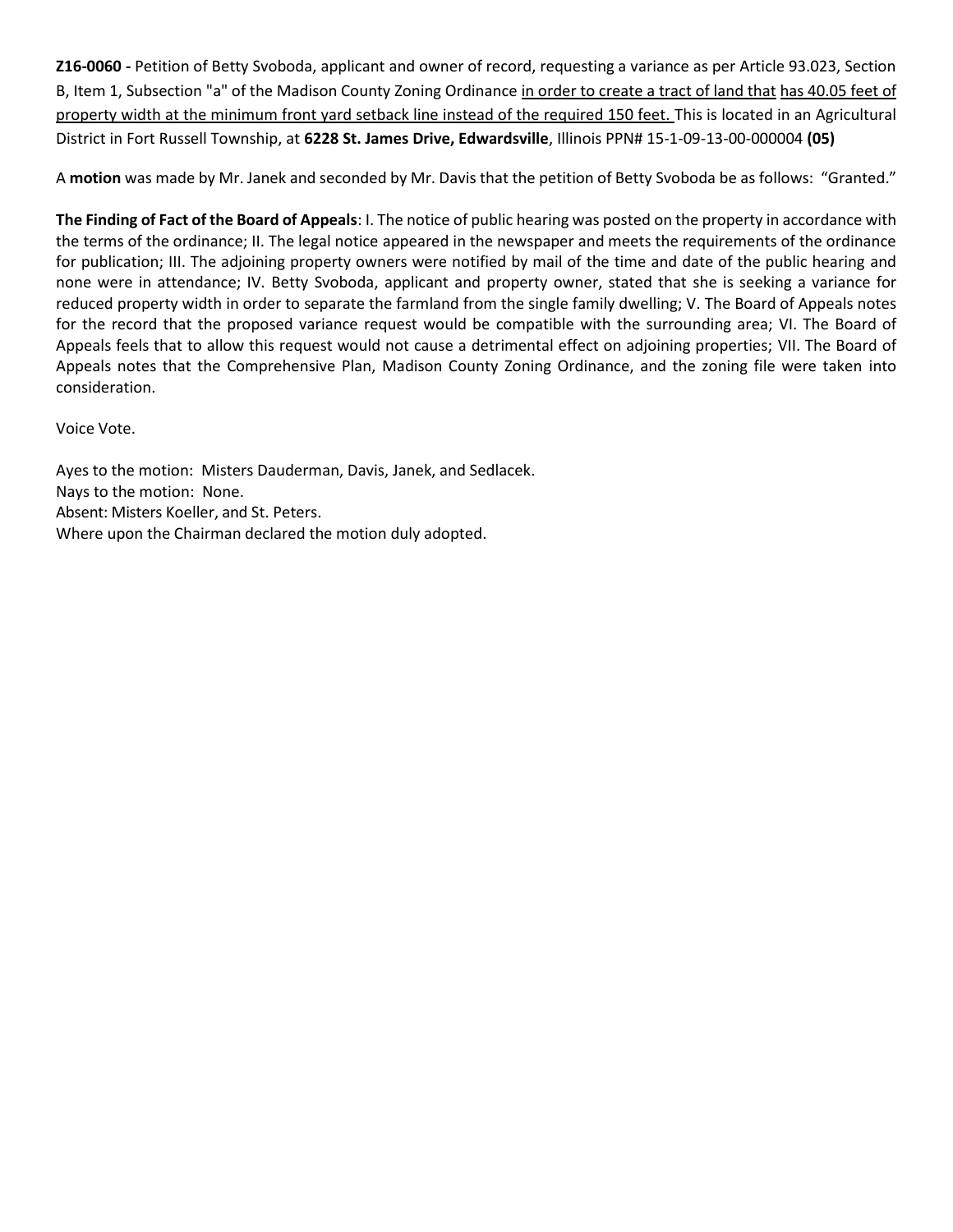#### **Finding Of Fact and Recommendations**

**Z16-0061 -** Petition of Robb Van Putte, Cinnamon Van Putte, Thomas L. Moore and Roberta L. Moore, owners of record, and Thomas L. Moore and Roberta L. Moore, occupants of manufactured home, requesting a special use permit as per Article 92.023, Section D, Item 20 of the Madison County Zoning Ordinance in order to continue placement of a doublewide manufactured home on site for the sole occupancy of Thomas L. Moore and Roberta L. Moore for a period not to exceed five years. This is located in an Agricultural District in Omphghent Township, at **8412 Albrecht Road, Staunton**, Illinois. PPN# 12-1-04-13-00-000-007.001 **(03)**

A **motion** was made by Mr. Janek and seconded by Mr. Sedlacek that the petition of Robb Van Putte, Cinnamon Van Putte, Thomas L. Moore and Roberta L. Moore be as follows: I. That the special use permit is granted for the sole usage of Thomas and Roberta Moore for a period not to exceed five (5) years but may be extended either through an amendment to this Special Use Permit or through an administrative review process, if qualified, as long as Thomas and Roberta Moore occupies the structure, notwithstanding any violations, nuisance, or change in occupancy as per the other conditions of this Special Use Permit. The owner shall remove the manufactured home from the site when Thomas and Roberta Moore vacate the structure.

**The Finding of Fact of the Board of Appeals**: I. The notice of public hearing was posted on the property in accordance with the terms of the ordinance; II. The legal notice appeared in the newspaper and meets the requirements of the ordinance for publication; III. The adjoining property owners were notified by mail of the time and date of the public hearing and none were in attendance; IV. Robb Van Putte, applicant and property owner, stated that he is seeking a special use permit to continue the placement of the manufactured home for Thomas and Roberta Moore, who are the parents of Cinnamon Van Putte and oversee the farm operation. Mr. Van Putte stated that the continued placement of the manufactured home would also enable him and his wife to care for the Moores in the event that they are no longer able to themselves; V. The Board of Appeals notes for the record that the proposed special use permit request would be compatible with the surrounding area; VI. The Board of Appeals feels that to allow this request would not cause a detrimental effect on adjoining properties; VII. The Board of Appeals notes that the Comprehensive Plan, Madison County Zoning Ordinance, and the zoning file were taken into consideration.

Voice Vote.

Ayes to the motion: Misters Dauderman, Davis, Janek, and Sedlacek. Nays to the motion: None. Absent: Misters Koeller, and St. Peters. Where upon the Chairman declared the motion duly adopted.

### **Finding Of Fact and Recommendations**

**Z16-0056 -** Petition of Richard L. Bisso, Jr., owner of record, requesting a variance as per Article 93.051, Section A, Item 3, Sub b of the Madison County Zoning Ordinance in order to construct an accessory building that will be 10 feet from the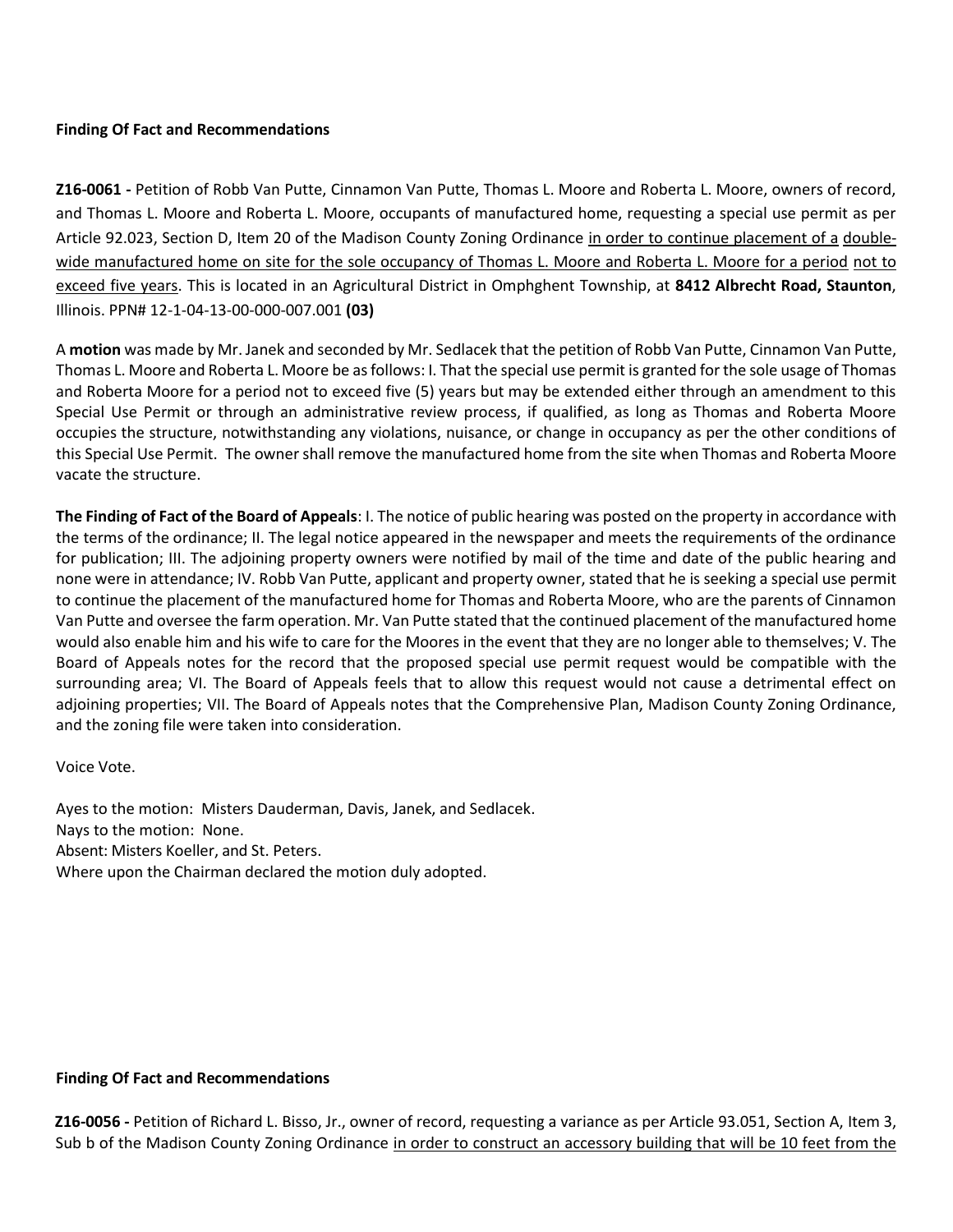east property line instead of the required 15 feet. This is located in an Agricultural District in Marine Township, at **933 Country Pointe Lane, Marine**, Illinois. PPN# 06-2-17-30-00-000-027 **(04)** 

A **motion** was made by Mr. Sedlacek and seconded by Mr. Dauderman that the petition of Richard Bisso Jr. be as follows: "Granted."

**The Finding of Fact of the Board of Appeals**: I. The notice of public hearing was posted on the property in accordance with the terms of the ordinance; II. The legal notice appeared in the newspaper and meets the requirements of the ordinance for publication; III. The adjoining property owners were notified by mail of the time and date of the public hearing and none were in attendance; IV. Richard Bisso Jr., applicant and property owner, stated that he is seeking a setback variance in order to locate a new detached garage ten (10) feet from the east property line instead of the required fifteen (15) feet. Mr. Bisso Jr. stated that he is seeking the variance in order to avoid cutting down two trees, having to offset his driveway, and moving his propane tank; V. The Board of Appeals notes for the record that the proposed variance request would be compatible with the surrounding area; VI. The Board of Appeals feels that to allow this request would not cause a detrimental effect on adjoining properties; VIII. The Board of Appeals notes that the Comprehensive Plan, Madison County Zoning Ordinance, and the zoning file were taken into consideration.

Voice Vote.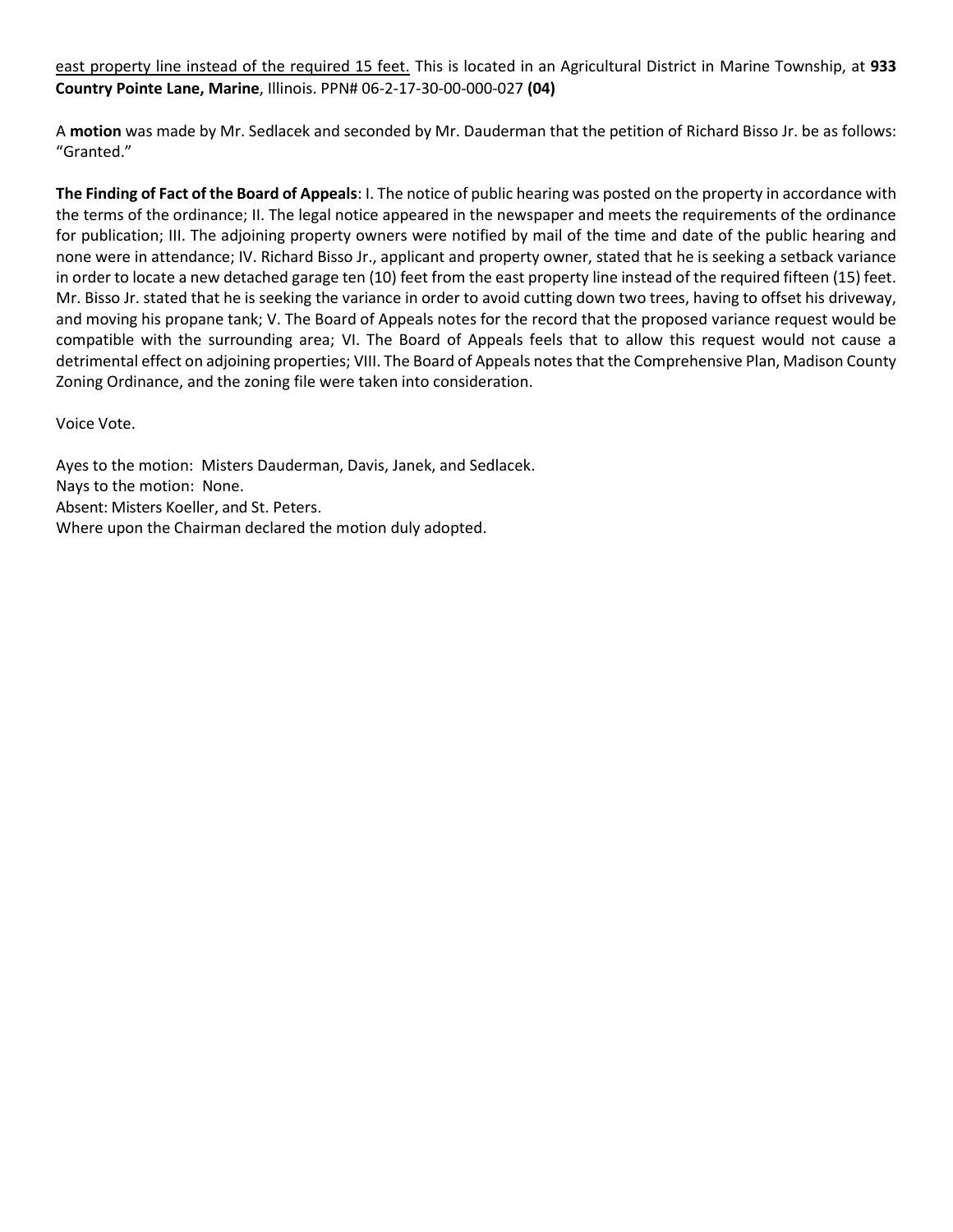### **Finding of Fact and Recommendations**

**Z16-0058 -** Petition of Michael Murray, owner of record, requesting a variance as per Article 93.051, Section A, Item 3, Sub b of the Madison County Zoning Ordinance in order to construct a detached garage that will be 1 foot from the south property line instead of the required 5 feet. This is located in an "R-3" Single Family Residential District in Jarvis Township, at **86 W. Lake Drive, Troy**, Illinois. PPN# 09-2-22-10-14-301-011 **(11)**

A **motion** was made by Mr. Janek and seconded by Mr. Davis that the petition of Michael Murry be as follows: "Granted."

**The Finding of Fact of the Board of Appeals**: I. The notice of public hearing was posted on the property in accordance with the terms of the ordinance; II. The legal notice appeared in the newspaper and meets the requirements of the ordinance for publication; III. The adjoining property owners were notified by mail of the time and date of the public hearing and none were in attendance; IV. Michael Murray, applicant and property owner, stated that he is seeking a variance in order to have a reduced setback for a new detached garage to be one (1) foot from the south property line instead of the required five (5) feet. Mr. Murry stated that due to the irregular shape of his property and the location of the dwelling, he has limited flexibility to locate the new garage in a manner that adheres to the setback requirements; V. The Board of Appeals notes for the record that the proposed variance request would be compatible with the surrounding area; VI. The Board of Appeals feels that to allow this request would not cause a detrimental effect on adjoining properties; VII. The Board of Appeals notes that the Comprehensive Plan, Madison County Zoning Ordinance, and the zoning file were taken into consideration.

Voice Vote.